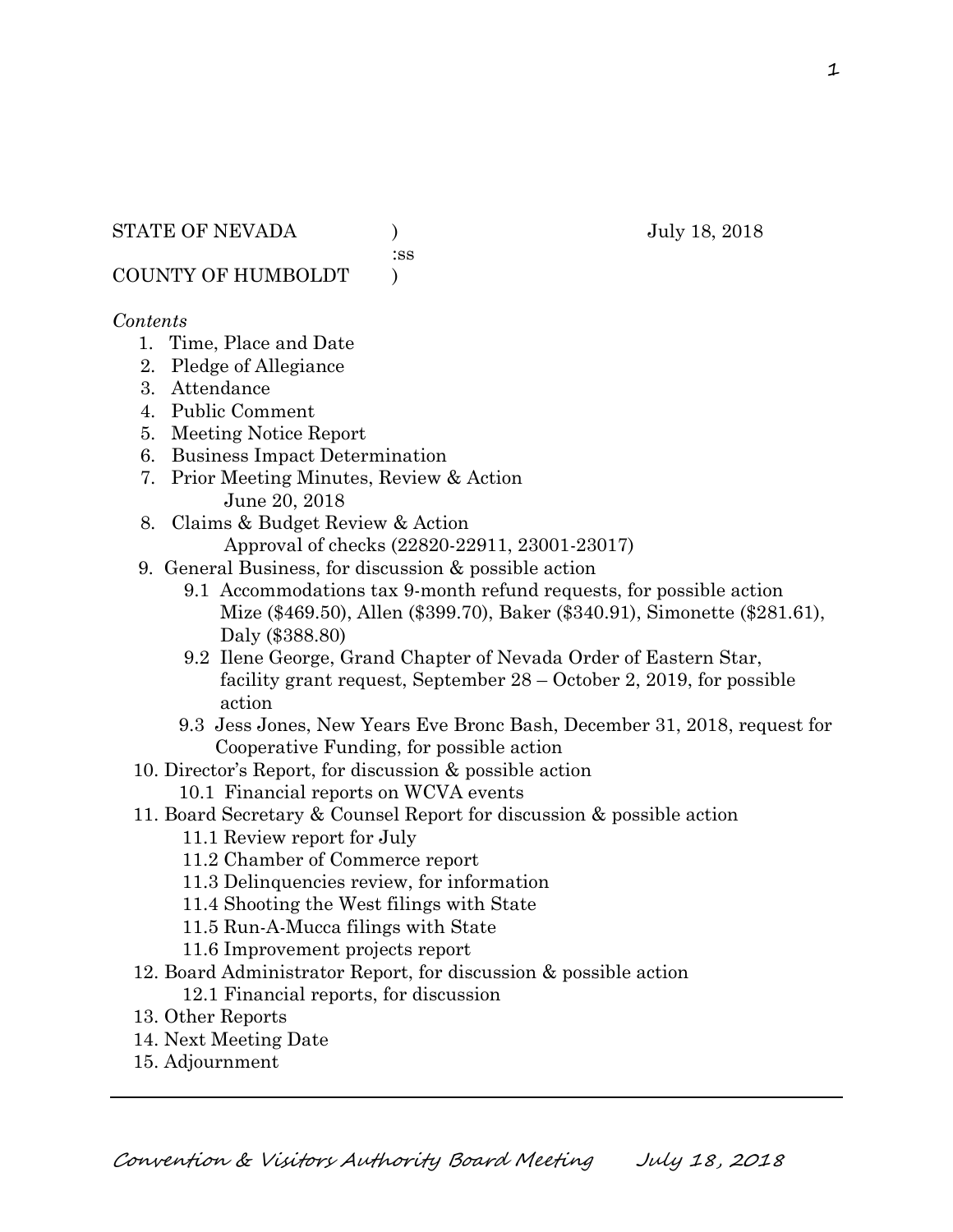#### **MINUTES, JULY 18, 2018**

**1. Time, Place and Date.** The Winnemucca Convention and Visitors Authority met in regular session in full conformity with the law at the Winnemucca Convention Center, West Hall, Winnemucca, Nevada at 4:00 pm on Wednesday, July 18, 2018 with Chairman Terry Boyle presiding.

#### **2. Pledge of Allegiance.**

| Chairman and Motel Representative      |
|----------------------------------------|
| Vice Chairman and Hotel Representative |
|                                        |
|                                        |
|                                        |
|                                        |
|                                        |

*Convention and Visitors Authority Board Officials Absent:*  Jim Billingsley Treasurer and City Representative

*Staff Members Present:*  Kim Petersen Director Shelly Noble Administrative Clerk

*Staff Members Absent:*  None

| <b>Outlaw Broncs</b>   |
|------------------------|
| Order of Eastern Star  |
| Winnemucca Basque Club |
|                        |

#### **4. Public Comment**

*Others Present:* 

Maureen Macdonald, representing the Winnemucca Basque Club, thanked the WCVA for their continued support of last month's annual festival, which included the national convention. Attendees really enjoyed our facilities and the fact that all the events were within walking distance of downtown and the motels. Maureen presented the WCVA with a check for \$1,500. This year the Basque Club was awarded a grant in the amount of \$1,500 and so were not required to repay it. However, Maureen and other Basque Club members felt that since the festival made a profit during this year's event they wanted to repay the WCVA to show their appreciation for the years when this event was not profitable.

Convention & Visitors Authority Board Meeting July 18, 2018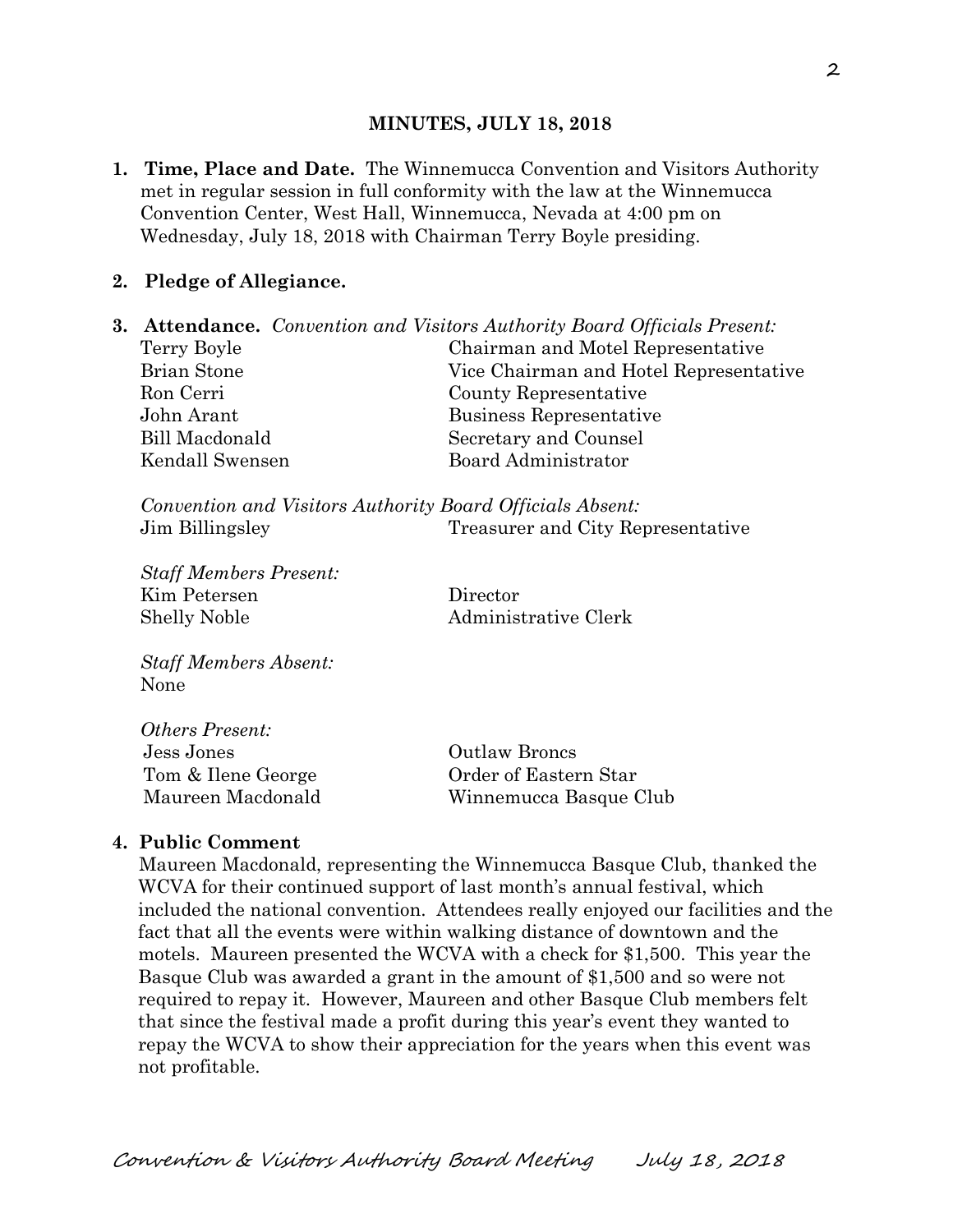#### **5. Meeting Notice Report.**

Chairman Boyle reported that notice, including meeting agenda, was posted by Shelly Noble by 9:00 am Friday, July 13, 2018 at Humboldt County Library, Court House, Post Office, City Hall and Convention Center West Hall. No persons have requested mailed notice during the past six months.

**6. Business Impact Determination.** Chairman Boyle asked whether any agenda item proposes the adoption by the city or by the county or by the WCVA of any rule, including any ordinance or resolution which would impose, increase or change the basis for the calculation of a fee that is paid in whole or in substantial part by businesses, which would impose a direct and significant economic burden upon a business or directly restrict the formation or expansion of a business, pursuant to NRS Chapter 237? The Chairman called for board or public input thereon; there was none. Action will be taken.

 *Ron Cerri made a motion that there appears to be no business impacting fee matter on today's agenda. The motion carried, 4-0.* 

#### **7. Minutes, Review & Action**

Prior meeting minutes of June 20, 2018. *John Arant made a motion to accept the minutes of the June 20, 2018 meeting. Motion carried, 3-0.* Ron Cerri abstained because he was not present at this meeting.

**8. Claims, Review & Action** The following claims, which had been submitted in list form to the board members for review with their 3-day meeting notice and agenda, with the opportunity to obtain further information before or at the meeting, were submitted for payment and approved on June 20, 2018:

| <b>BANK ACCOUNT</b> | <b>CHECK NUMBERS</b>     | <b>AMOUNT</b> |
|---------------------|--------------------------|---------------|
| Nevada State Bank   | 22820-22911, 23001-23017 | \$244,911.43  |

#### *John Arant made a motion to approve all claims as submitted. The motion carried, 4-0.*

**9. General Business, for discussion & possible action** 

**9.1 Accommodations tax 9-month refund requests, for possible action Mize (\$469.50), Allen (\$399.70), Baker (\$340.91), Simonette (\$281.61), Daly (\$388.80)**

*Terry Boyle made a motion to approve the accommodation tax 9-month refunds for Jaclyn Mize (\$469.50), Percy Allen (\$399.70), Corwin Baker (\$340.91), Bill Simonette (\$281.61), Robert Daly, Jr. (\$388.80).. Motion carried, 4-0.*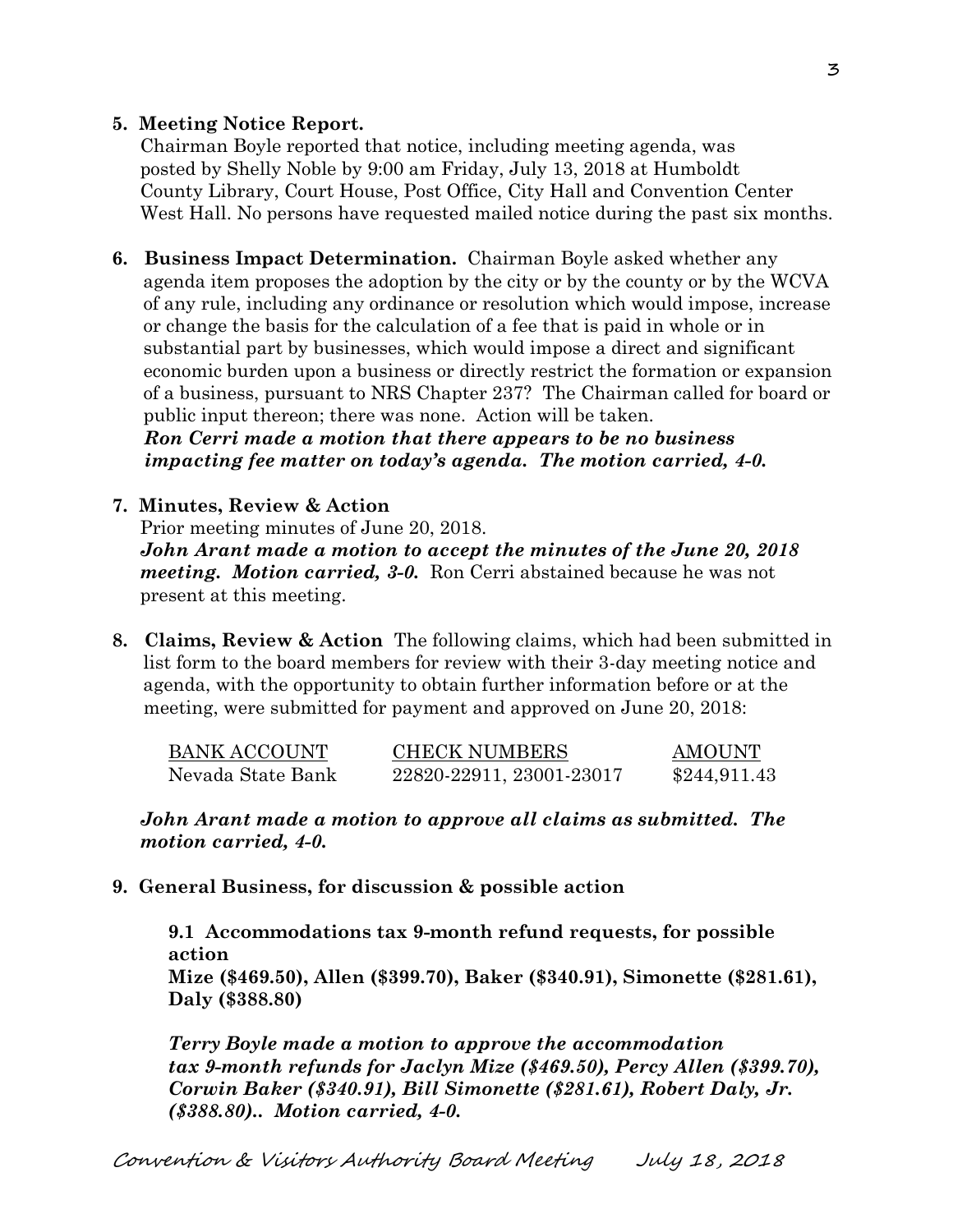#### **9.2 Ilene George, Grand Chapter of Nevada Order of Eastern Star, facility grant request, September 28 – October 2, 2019, for possible action**

This is an event that was held here on a regular basis for many years. For the past several years, it has been held in Las Vegas but they are planning their 2019 event in Winnemucca. This group is expected to bring over 300 participants to town for five days. This board was very supportive of their request for the use of both halls for the duration of this event. *Terry Boyle made a motion for a \$7,000 facility grant (EH/WH, 5 days @ \$1,400/day) for the Grand Chapter of Nevada Order of Eastern Star, September 28 – October 2, 2019. Motion carried, 4-0.*

#### **9.3 Jess Jones, New Years Eve Bronc Bash, December 31, 2018, request for Cooperative Funding, for possible action**

Jess produced this event for the first time in 2017. It was very well received and he expects to attract more participants and spectators this year. He has increased his funding request this year. These funds will be used for additional advertising and prize money. With a longer lead time, Jess is planning to request funding from other sponsors that will also be added to the prize money. During the day on December 31, Jess is planning to hold a team roping. At last year's event, he estimates the attendance was around 1,200. With the longer planning window, ability to advertise more and increase in prize money, he is expecting to significantly increase this number as well as the of number participants. There was some skepticism about justifying the amount requested for a one day event but, after some discussion, *Ron Cerri made a motion to approve a \$7,500 grant, \$7,500 underwriting and up to \$2,050 WEC facility grant for the New Years Eve Bronc Bash, December 31, 2018. Motion carried, 4-0.*

#### **10. Director's Report.**

#### **10.1 Financial reports on WCVA events**

The bank reconciliations for Ranch Hand Rodeo and Tri-County Fair were included in the board packets for review.

#### **11. Secretary and Counsel, Monthly report, for discussion & possible action**

#### **11.1 Review report for July, for information**

Bill's report was included in the meeting packets available online. Bill will have updates on several of these items at next month's meeting.

#### **11.2 Chamber of Commerce report**

No report.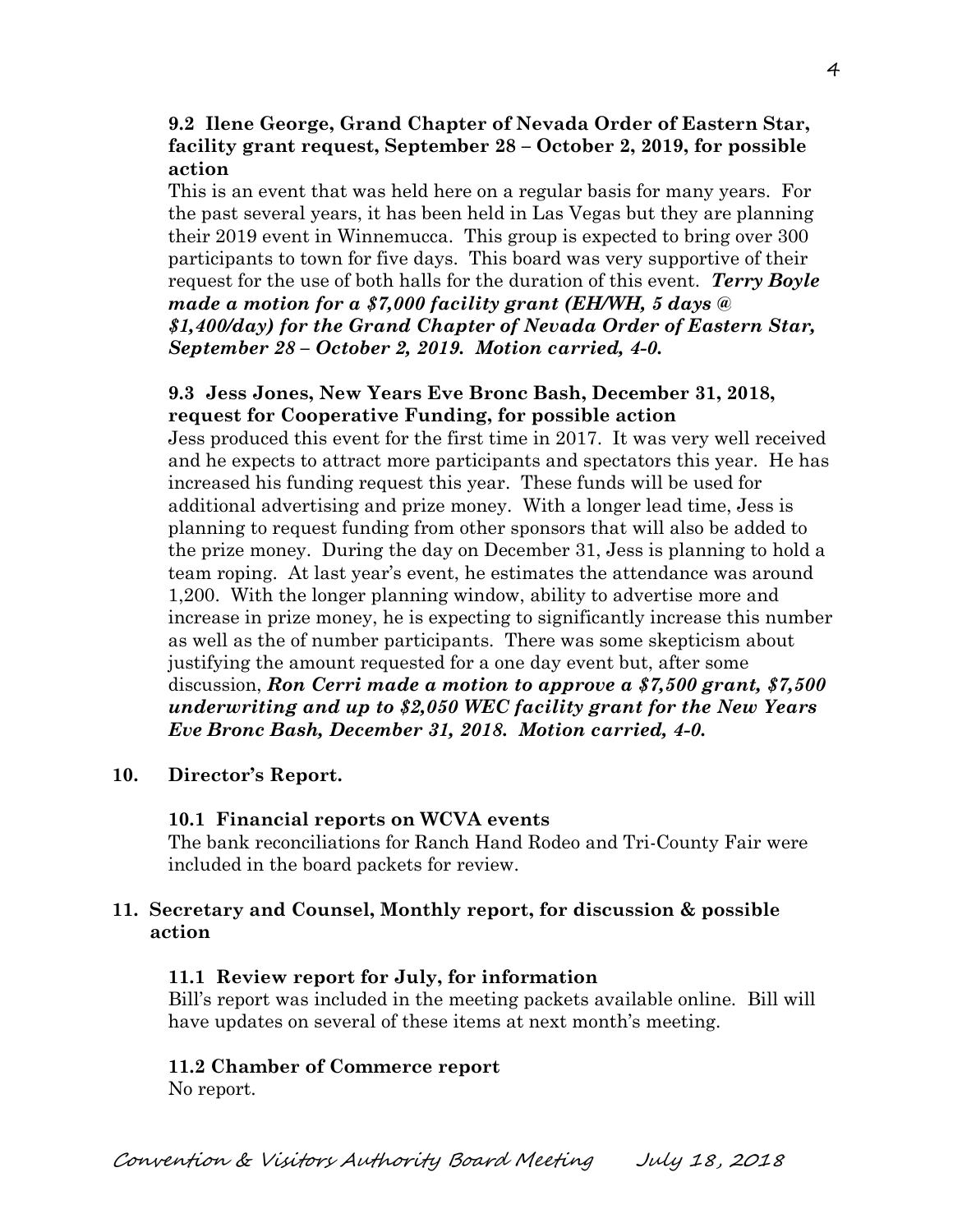## **11.3 Delinquencies review, for information**

There are no delinquencies at this time.

## **11.4 Shooting the West filings with State**

Bill is almost done with this filing. The WCVA board members are listed as the corporate board for this event and the WCVA staff as the operations personnel.

## **11.5 Run-A-Mucca filings with State**

Bill has completed his report to the Gaming Control Board on the motorcycle raffle held during Run-A-Mucca. Proceeds are allocated to the Lowry Drug Free Graduation Celebration and the Cody Louk Invitational Wrestling Tournament.

## **11.6 Improvement projects reports**

No report.

## **12. Board Administrator.**

## **12.1 Financial Reports, for discussion**

Room tax cash collections continue to increase over last year. There are funds in the WCVA checking account that will be transferred to the Local Government Investment Pool once we have completed the changeover in our accounts payable system and are fully operational (QuickBooks).

## **13. Other reports**

## **13.1 WEC Pavilion**

Kim reported that the response to people utilizing the new pavilion has been very positive. There are still a few things we're working out, but he and Michelle are working to update our sales kit to include the pavilion as an additional event facility. During the fair this year we will be hosting a barrel race in the pavilion which should attract approximately 150 participants.

## **13.2 National Finals High School Rodeo**

After Silver State International Rodeo, several people approached Kim about putting together a proposal to host this event. Kim did some research and discovered that, at this time, we would not be able to provide the number of stalls, campsites, grandstand capacity and gate admission income that is required. Maybe at some point in the future we could consider submitting a proposal to host this event.

## **13.3 USA Youth Wrestling**

USA Wrestling has committed to returning to the Winnemucca Events Complex in March 2019. This is a very good event for the town as several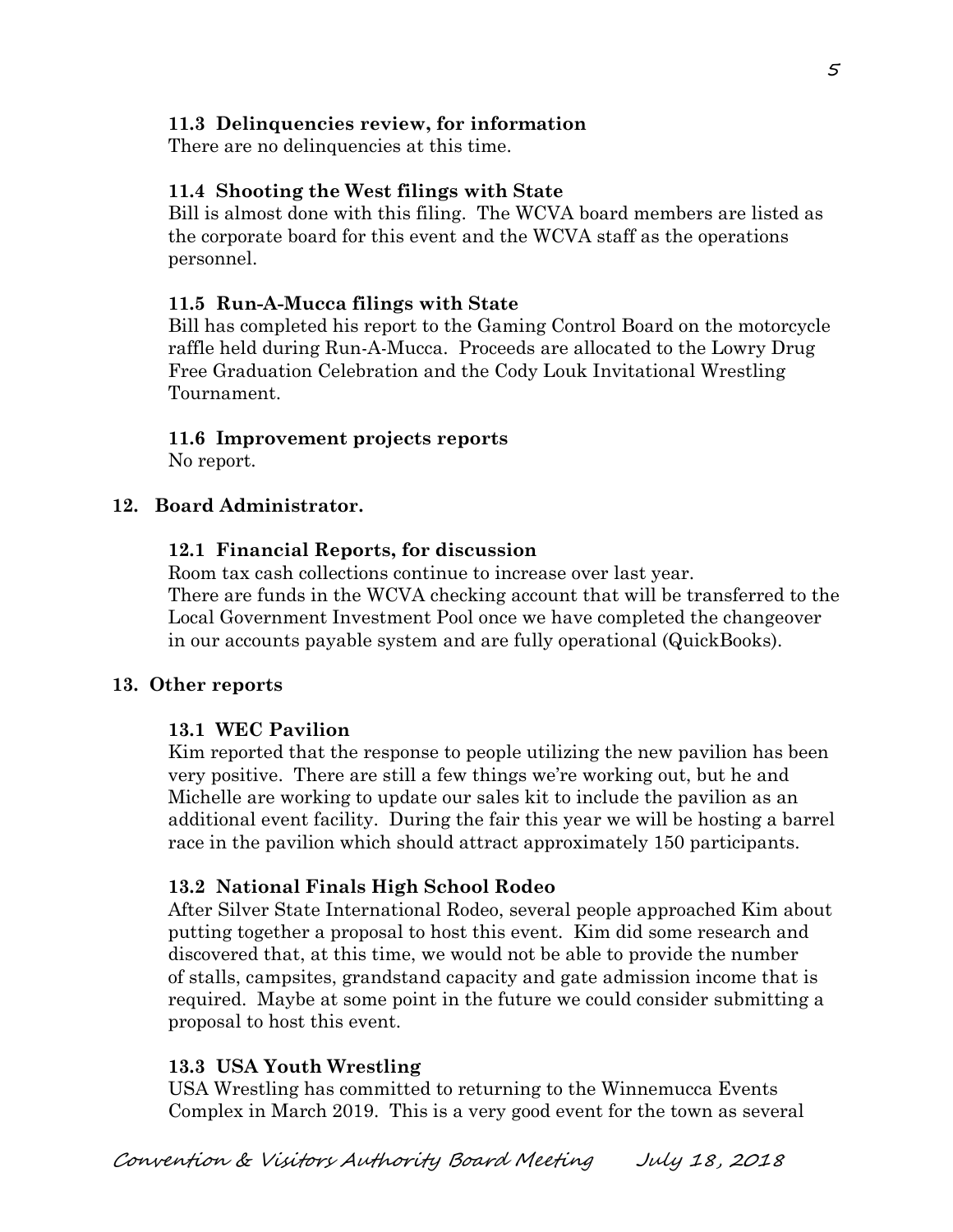hundred youth wrestlers and their families visit our community for 2-3 days.

## **13.4 West Hall air compressors**

Recently, two of the four air compressors in the West Hall failed. We had a couple of family events scheduled and they had their parties but it was very warm in the hall. Alan has ordered the parts and they are scheduled to be here in a few days so that we can ensure that the system is fully operational by the Superior Livestock Auction, August 1-3. The system is antiquated and the parts are hard to come by so Kim feels that in the next few months this board needs to consider replacing the entire cooling system as these compressor failures are becoming an annual event.

## **13.5 Pavilion cooling**

Ron asked about the efficiency of the cooling system in the new pavilion. Kim reported that when the building is closed up it gets very warm. But once the swamp coolers are turned on the system works well and the building cools off significantly.

## **14. Public Comment**

None.

**15. Regular Business. Next Meeting. The Board confirmed the next regular meeting date of Wednesday, August 15, 2018, 4:00 pm.** 

## **16. Meeting continued.** *Ron Cerri made a motion to adjourn this meeting. Motion carried, 4-0.*

The meeting was adjourned to the next regular meeting, or to the earlier call of the Chairman or to the call of any three (3) members of the Board on three (3) working days notice.

Respectfully submitted,

Shelly Noble

APPROVED ON \_\_\_\_\_\_\_\_\_\_\_\_\_\_\_\_\_\_\_\_\_\_\_\_\_\_\_\_, 2018

As written\_\_\_\_\_\_\_\_\_\_\_\_\_\_\_

As corrected

Convention & Visitors Authority Board Meeting July 18, 2018